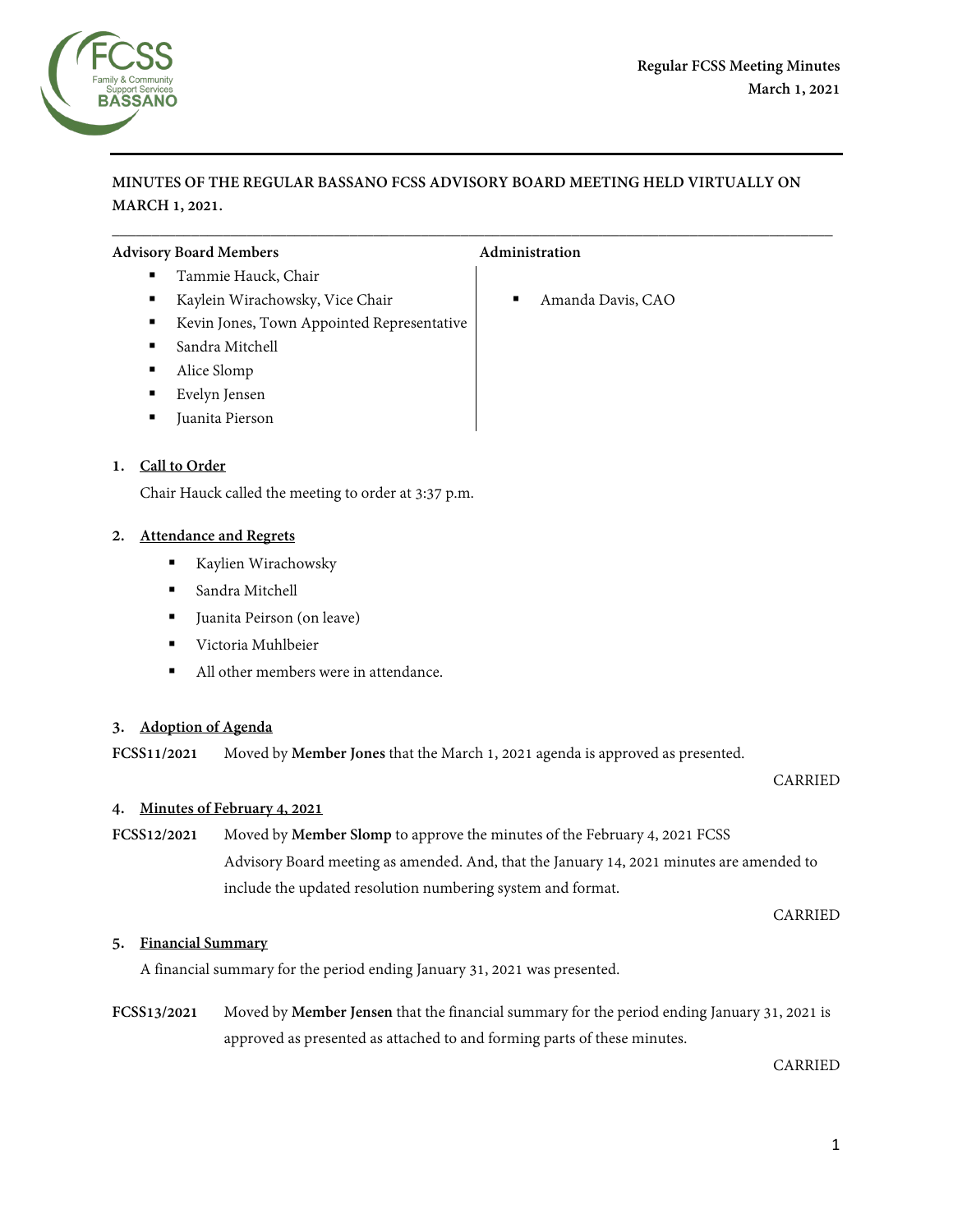

A director's report for the period ending February 22, 2021 was presented. Director Muhlbeier is on a shortterm leave. FCSS operations will be supported by Town administration during this time.

**FCSS14/2021** Moved by **Member Jones** that the director's report for the period ending February 22, 2021 is approved as presented and discussed as attached to and forming part of these minutes.

CARRIED

# **7. UNFINISHED BUSINESS**

# **7.1 FCSS Bylaw 913/21 – Proposed – Open Discussion**

An open discussion was held regarding council revisions to the proposed FCSS Bylaw 913/21.

# **7.2 FCSS Operational Policy P-FCSS001 – Board Member Orientation**

Policy P-FCSS001 – Board Member Orientation was presented and discussed.

**FCSS15/2021** Moved by **Member Slomp** that FCSS Operational Policy P-FCSS001 – Board Member Orientation is approved as presented.

# **7.3 FCSS Operational Policy P-FCSS002 – Code of Conduct**

Policy P-FCSS002 – Code of Conduct was presented and discussed.

**FCSS16/2021** Moved by **Member Jensen** that FCSS Operational Policy P-FCSS002 – Code of Conduct is approved as presented.

CARRIED

CARRIED

CARRIED

# **7.4 FCSS Operational Policy P-FCSS003 – HR Director Appointment and Evaluation**

Policy P-FCSS003 – HR Director Appointment and Evaluation was presented and discussed.

**FCSS17/2021** Moved by **Member Jones** that FCSS Operational Policy P-FCSS003 HR Director Appointment and Evaluation is approved as presented.

# **7.5 FCSS Operational Policy P-FCSS004 – Board Meeting**

Policy P-FCSS004 – Board Meeting was presented and discussed.

**FCSS18/2021** Moved by **Member Slomp** that FCSS Operational Policy P-FCSS004 – Board Meeting is approved as presented.

CARRIED **7.6 FCSS Operational Policy P-FCSS005 – New Member Application** 

Policy P-FCSS005 – New Member Application was presented and discussed. Amendments to the grade matrix were not listed and will be presented at the April board meeting.